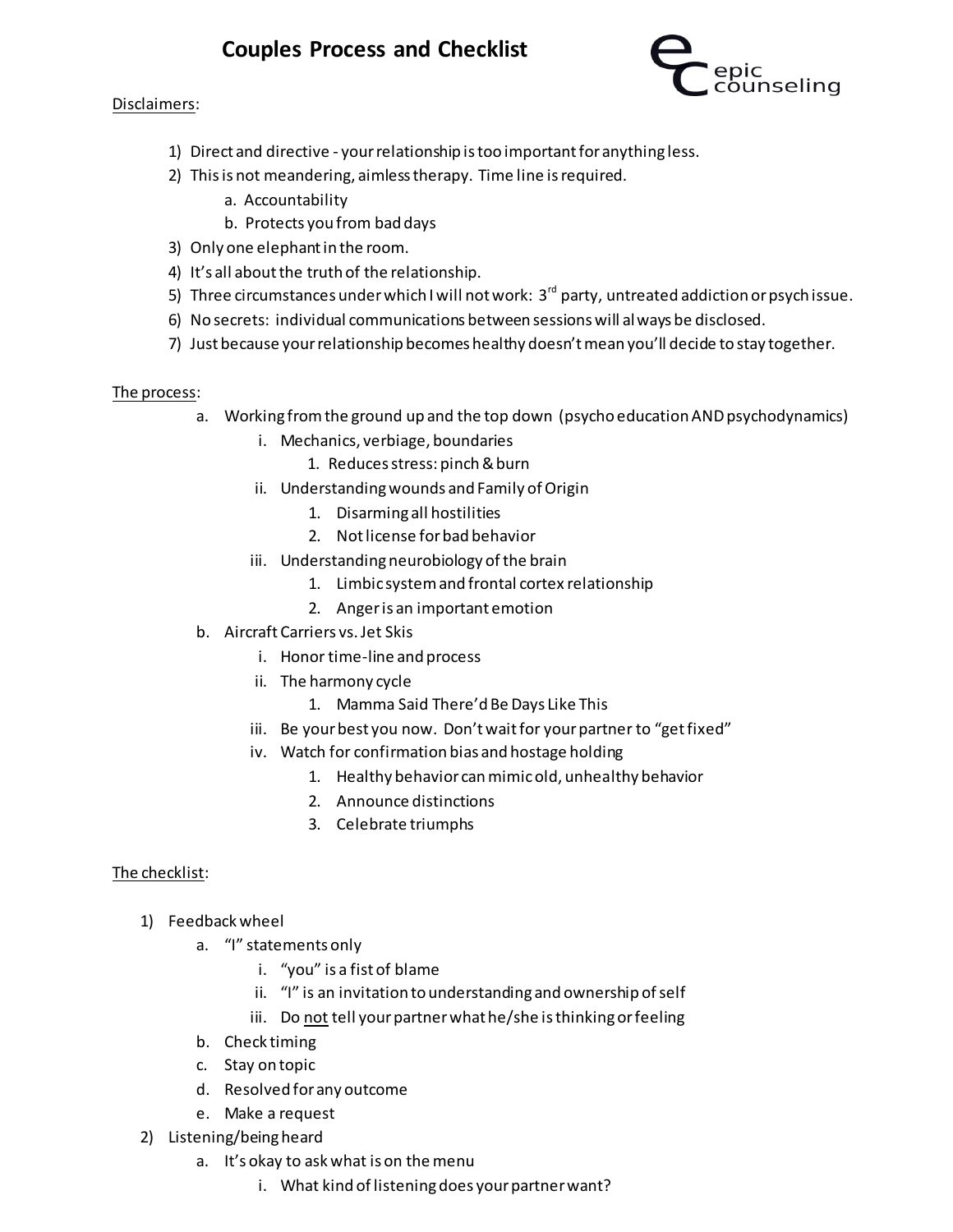- 1. Is this a venting about a topic other than us?
- 2. Do you want active listening?
- b. Active listening
	- i. Set yourself aside
	- ii. Assume good will
	- iii. Be curious
	- iv. Give gratitude
	- v. Ask to stay "caught up" if your partner is moving quickly
- c. Until you occupy space in the other person, he/she is not truly heard.
	- i. You can NOT occupy space in your partner while defending, explaining, blaming, etc.
- 3) Tone
	- a. Don't go to the dance unless your dressed for it
	- c. Hand vs. Hammer
- 4) Boundaries
	- a. Internal
		- i. Shame vs. guilt
		- ii. connected and protected
	- b. External
		- i. No fly zones
			- eg. No bringing up charged topics at bed time
		- ii. Save it for Sunday
		- iii. Positive zone only
		- iv. Going to bed angry
		- v. Stay on topic
- 5) Broken window theory of applied to relationships
- 6) Seek the arena
	- a. The Bronco's never win on Sundays
		- i. Don't wait for the big issue
		- ii. Boiling the frog
- 7) Relationship grid
	- a. Knowing where you are when triggered
	- b. Knowing where your partner goes when triggered
- 8) Expectations into agreements / contracting
	- a. NO text or email on relational issues
		- i. "This deserves a conversation"
- 9) Time outs
	- a. Acknowledgement of the timeout
	- b. Promise of return
		- i. Renegotiate if needed
	- c. No parting grenades
- 10) Apologies that recognize big picture and past wounds
- 11) Accepting apology and still being angry
	- a. Ice pack
	- b. Not license for vindictiveness or passive aggressiveness
	- c. Do not offend from the victim position
- 12) Forgiveness:
	- a. Willingness to give up power
	- b. Understanding the Bob Marley principle